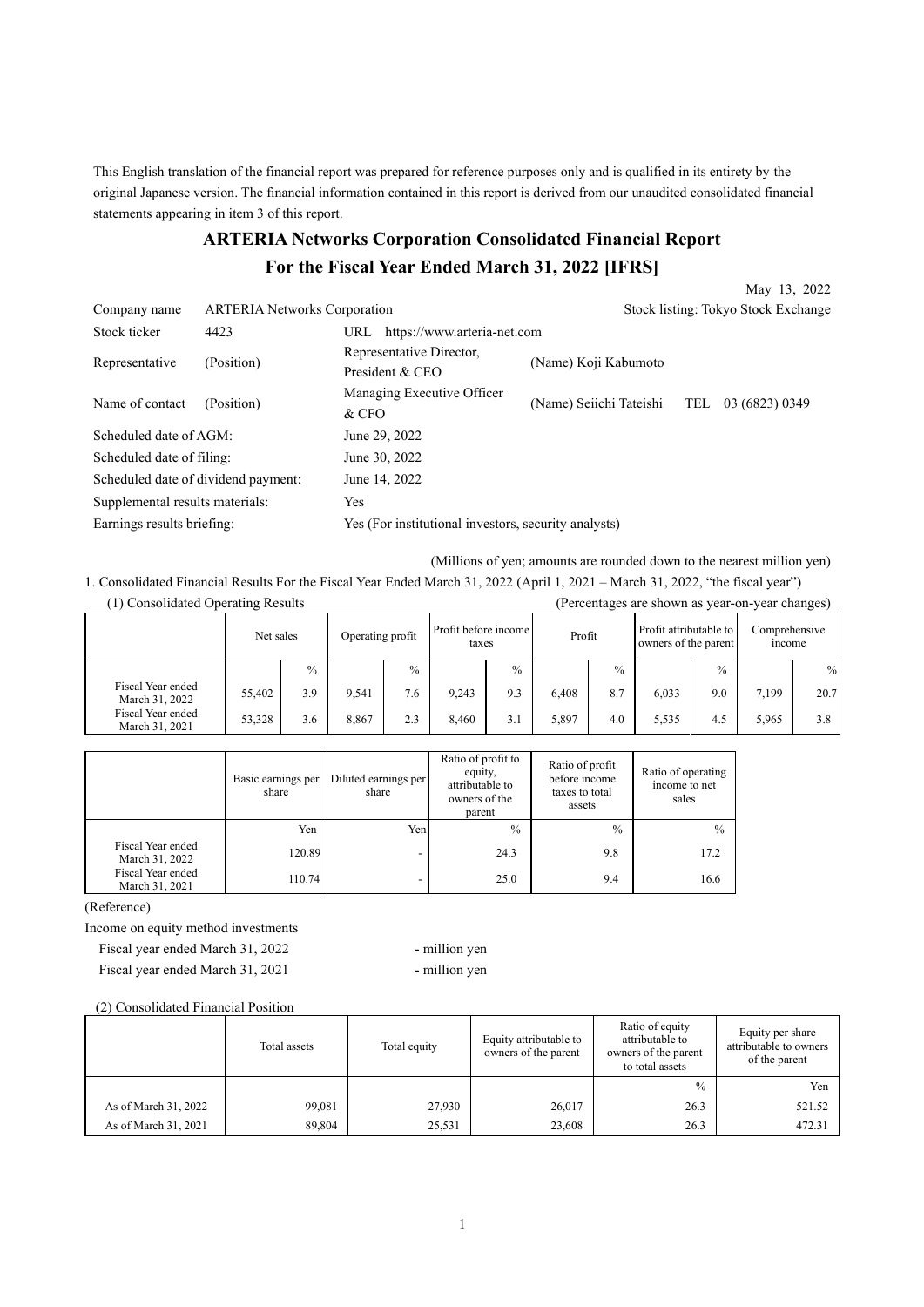## (3) Consolidated Cash flows

|                      | Operating activities | Investing activities | Financing activities | Cash and cash<br>equivalents<br>at the end of the year |
|----------------------|----------------------|----------------------|----------------------|--------------------------------------------------------|
| As of March 31, 2022 | 13,312               | (6,809)              | (9,680)              | 7,781                                                  |
| As of March 31, 2021 | 14.314               | (7,683)              | (7,698)              | 10,957                                                 |

## 2. Dividends

|                                                      | Dividends per share |                |               |                |       |  |  |  |  |  |
|------------------------------------------------------|---------------------|----------------|---------------|----------------|-------|--|--|--|--|--|
|                                                      | First Quarter       | Second Quarter | Third Quarter | Fourth Quarter | Total |  |  |  |  |  |
|                                                      | Yen                 | Yen            | Yen           | Yen            | Yen   |  |  |  |  |  |
| Fiscal year ended<br>March 31, 2021                  |                     | -              |               | 55.37          | 55.37 |  |  |  |  |  |
| Fiscal year ended<br>March 31, 2022                  | -                   | 29.00          | -             | 31.45          | 60.45 |  |  |  |  |  |
| Fiscal year ending<br>March 31, 2023<br>(forecasted) | -                   | 30.26          | -             | 30.26          | 60.52 |  |  |  |  |  |

|                                                      | Total amount of<br>dividends | Payout ratio<br>(Consolidated) | Ratio of dividend to<br>equity attributable to<br>owners of the parent<br>(Consolidated) |
|------------------------------------------------------|------------------------------|--------------------------------|------------------------------------------------------------------------------------------|
|                                                      |                              | $\frac{0}{0}$                  | $\%$                                                                                     |
| Fiscal year ended<br>March 31, 2021                  | 2,767                        | 50.0                           | 12.5                                                                                     |
| Fiscal year ended<br>March 31, 2022                  | 3,015                        | 50.0                           | 12.2                                                                                     |
| Fiscal year ending<br>March 31, 2023<br>(forecasted) |                              | 50.0                           |                                                                                          |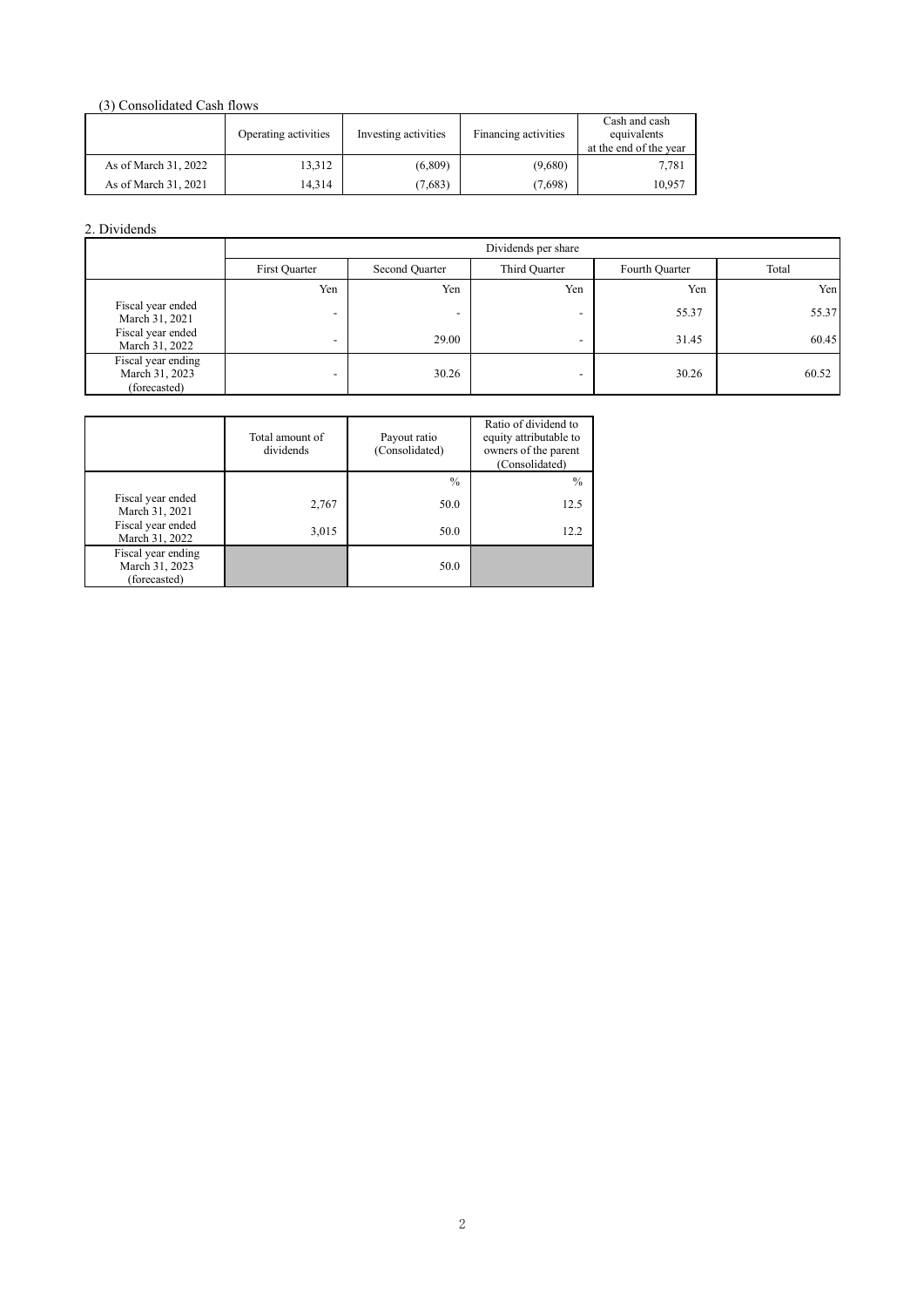#### 3. Consolidated Financial Results Forecast for the Fiscal Year Ending March 31, 2023 (April 1, 2022 to March 31, 2023)

|                                      |           |               |                  |               |                               |               |        |               |                                                |               | (Percentages are shown as year-on-year changes) |
|--------------------------------------|-----------|---------------|------------------|---------------|-------------------------------|---------------|--------|---------------|------------------------------------------------|---------------|-------------------------------------------------|
|                                      | Net sales |               | Operating profit |               | Profit before income<br>taxes |               | Profit |               | Profit attributable to<br>owners of the parent |               | Basic earnings per<br>share                     |
|                                      |           | $\frac{0}{0}$ |                  | $\frac{0}{0}$ |                               | $\frac{0}{0}$ |        | $\frac{0}{0}$ |                                                | $\frac{0}{0}$ | Yen                                             |
| Fiscal year ending<br>March 31, 2023 | 58,000    | 4.7'          | 9.650            | 1.1           | 9.311                         | 0.7           | 6.436  | 0.4           | 6.050                                          | 0.3           | 121.04                                          |

\* Notes

(1) Changes in significant consolidated subsidiaries (which resulted in changes in scope of consolidation) during the fiscal year ended March 31, 2022: Yes

Newly included: 1 company (GameWith ARTERIA Corporation)

- (2) Changes in accounting policies and estimates
	- (i) Changes in accounting policies required under IFRS: None
	- (ii) Other changes in accounting policies: None
	- (iii) Changes in accounting estimates: None

#### (3) Number of outstanding shares (Common stock)

| (i) Number of shares outstanding<br>(including treasury stock) | As of<br>March 31, 2022 | 50,000,000 | <b>Shares</b> | As of<br>March 31, 2021 | 50,000,000 | <b>Shares</b> |
|----------------------------------------------------------------|-------------------------|------------|---------------|-------------------------|------------|---------------|
| (ii) Number of treasury stock                                  | As of<br>March 31, 2022 | 112,766    | <b>Shares</b> | As of<br>March 31, 2021 | 13.625     | Shares        |
| (iii) Number of weighted average<br>common stock outstanding   | As of<br>March 31, 2022 | 49.912.636 | <b>Shares</b> | As of<br>March 31, 2021 | 49.985.444 | <b>Shares</b> |

(Reference)

Non-Consolidated Operating Results For the Fiscal Year Ended March 31, 2022 (April 1, 2021 – March 31, 2022)

(1) Non-Consolidated Operating Results (Percentages are shown as year-on-year changes)

|                                     | Net sales |               | Operating profit |               | Ordinary income |        | Profit |               |
|-------------------------------------|-----------|---------------|------------------|---------------|-----------------|--------|--------|---------------|
|                                     |           | $\frac{0}{0}$ |                  | $\frac{0}{0}$ |                 | $\%$   |        | $\frac{0}{0}$ |
| Fiscal Year ended<br>March 31, 2022 | 45,303    | (0.4)         | 3,851            | (19.8)        | 5,215           | (15.0) | 7,100  | 35.9          |
| Fiscal Year ended<br>March 31, 2021 | 45,498    | 4.1           | 4,799            | (9.3)         | 6,136           | (6.4)  | 5,226  | 7.3           |

|                                     | Basic earnings per share | Diluted earnings per<br>share |
|-------------------------------------|--------------------------|-------------------------------|
|                                     | Yen                      | Yen                           |
| Fiscal Year ended<br>March 31, 2022 | 142.27                   |                               |
| Fiscal Year ended<br>March 31, 2021 | 104.56                   |                               |

#### (2) Non-Consolidated Financial Position

|                      | Total assets | Net Assets | Shareholders' equity ratio | Net assets per share |  |
|----------------------|--------------|------------|----------------------------|----------------------|--|
|                      |              |            | $\frac{0}{0}$              | Yen                  |  |
| As of March 31, 2022 | 84,563       | 21,435     | 25.3                       | 429.68               |  |
| As of March 31, 2021 | 75,303       | 18,914     | 25.1                       | 378.40               |  |

(Reference)

Shareholders' equity:

As of March 31, 2022 21,435 million yen As of March 31, 2021 18,914 million yen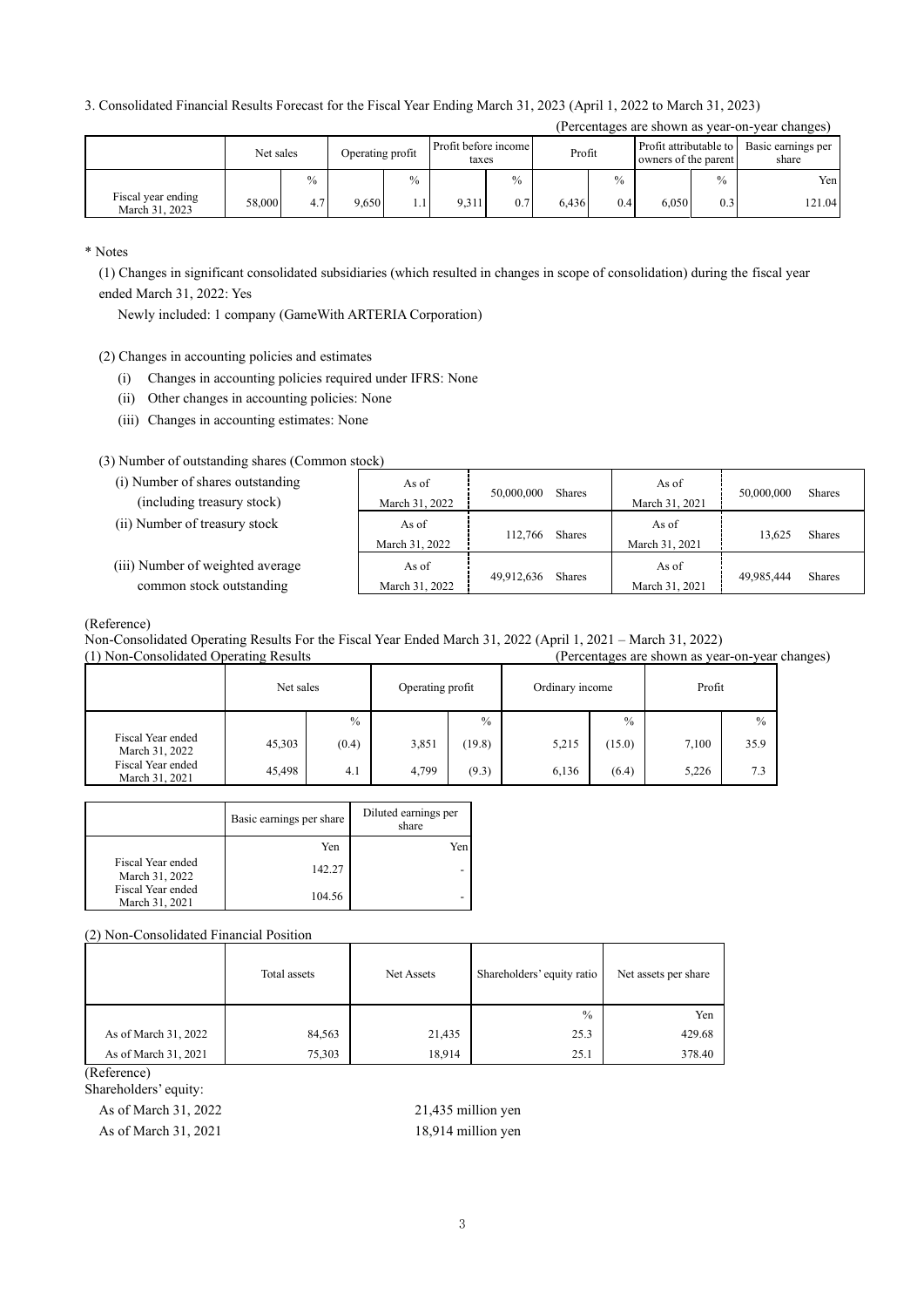\* This consolidated financial report is not subject to review procedures by certified public accountants or an audit firm.

### \* Regarding appropriate use of forecasts

This report contains statements that constitute forward-looking statements including estimations, forecasts targets and plans. Such forward-looking statements do not represent any guarantee by the Company of future performance. Our actual results may vary materially from those we currently anticipate. Any forward-looking statements in this report are based on the current assumptions and beliefs of the Company in light of the information currently available to it, and involve known and unknown risks, uncertainties and other factors. Regarding the use and definition of forecasts please refer to "Forecasts" under "1. Qualitative Information."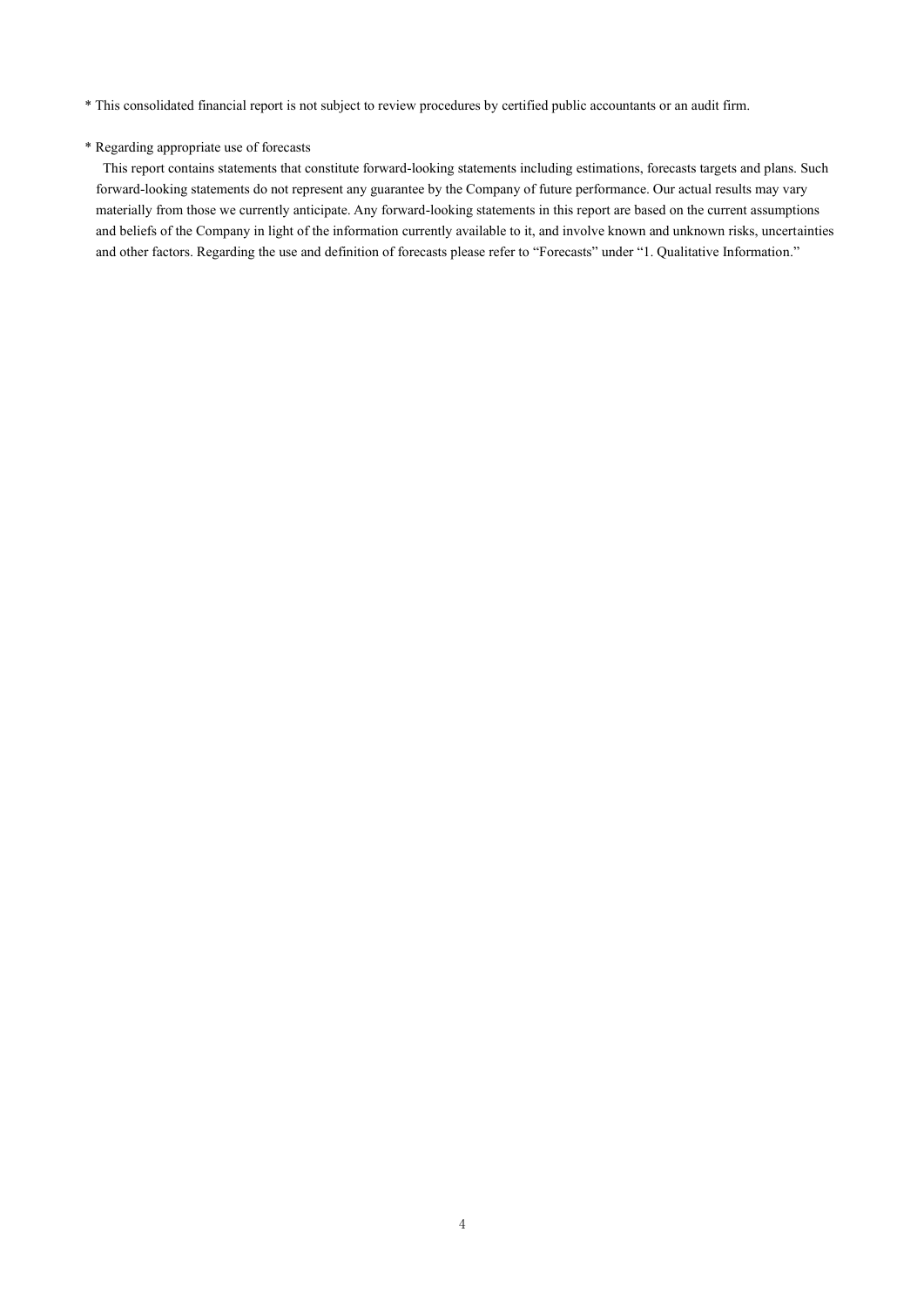## Appendix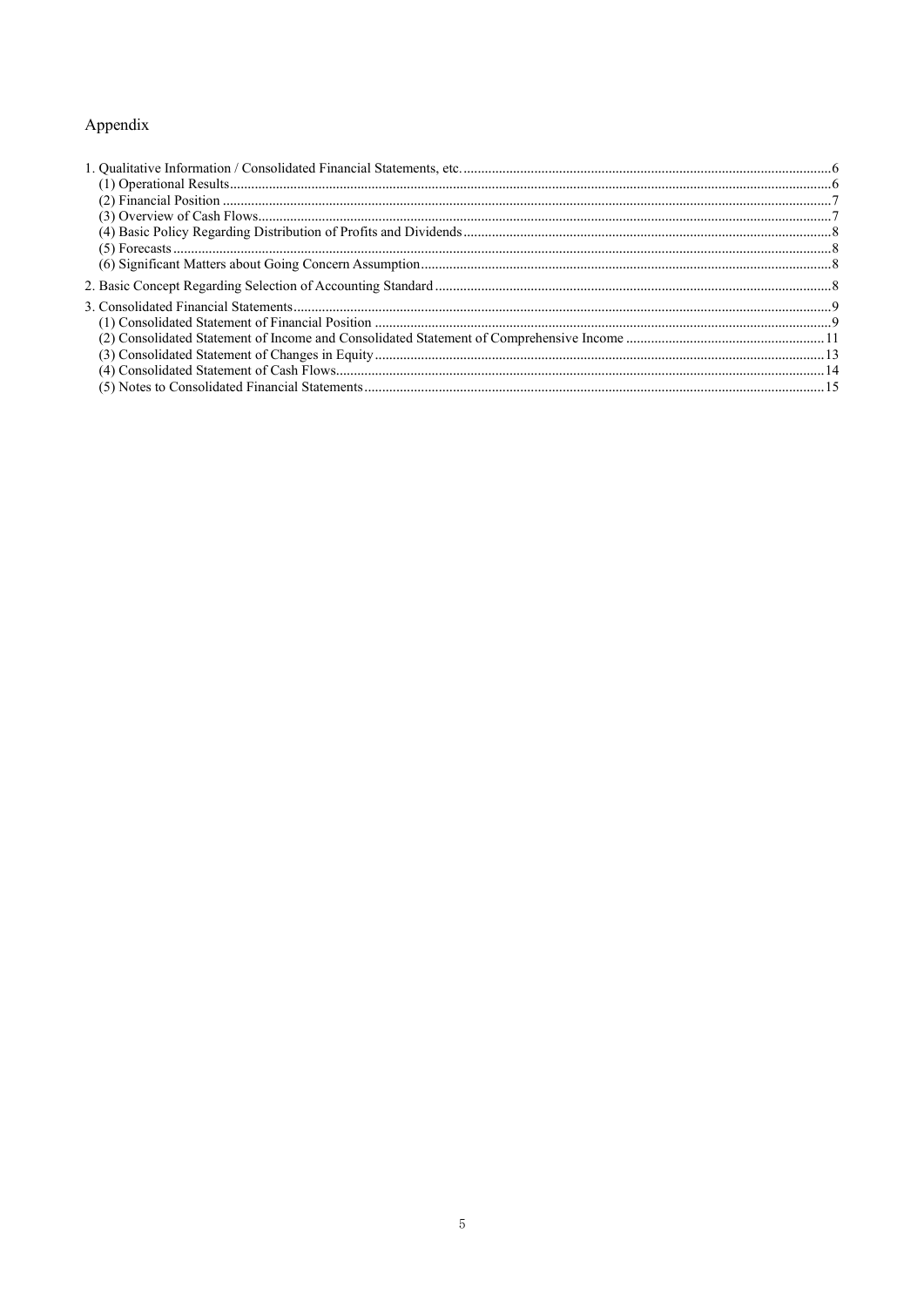#### 1. Qualitative Information / Consolidated Financial Statements, etc.

#### (1) Operational Results

During the fiscal year the spread of COVID-19 impacted the economy and conditions remain tough. In addition, the downward risk of the war in Ukraine and rise in oil prices and other raw materials needs to be monitored.

In the information and telecommunications market, where the Group operates, the spread of cloud-based services and increase in telecommuting has continuously accelerated the demand for high-speed communications and secure network services.

In this business environment, our core service sales operations and cost control efforts led to our overall earnings results trending in line with expectations.

To contribute to a sustainable world through the provision of telecommunication services, our core business, and other activities we have established a basic sustainability policy to promote these activities further towards 2030.

In internet services, sales for our FTTx, ISP and IP phone services increased year on year.

Driven by a continued increase in cloud usage and the spread of telecommuting, sales of our best effort basis maximum 10Gbps (uplink and downlink) FTTx service are expanding steadily.

In ISP services, demand for high-quality services has increased, and take-up of our Cross Pass (note1) service has expanded. Due to higher demand from cloud PBX service providers IP phone services sales grew year on year.

In network services, sales for our core products leased circuits and VPN services increased year on year.

Driven by steady demand from corporates, OTTs and telecommunication providers, who are promoting the introduction of DX, leased circuit sales grew year on year.

We released VANILA a software-based virtualization service, using NFV (note2) technology, which offers a variety of network services in the cloud.

In condominium internet services, sales in both the owned condo market and the rental apartments market grew steadily. The implementation rate of the building-wide model continues to increase in the owned condo market and our orders sustain a strong trend. Moreover, we have developed an internet connection service aimed at detached homes and commenced provision to largescale owned home sites.

In the rental market, which we are focusing on for growth, we have enhanced our competitiveness by introducing high-quality services and other optional services, such as smart locks, and achieved sales growth.

In DX services, we have obtained the copyright for our Connectix service, which contributes to our differentiation in the buildingwide market, and the number of buildings to which it is available continues to grow.

Through a joint capital investment with GameWith, Inc we have established GameWith ARTERIA Corporation which operates a streaming studio used for e-Sports competitions and promotes telecommunication services directed at online gamers.

In Others, which includes our data center business, we recorded a disposal gain on the partial transfer (data center ComSpace I and ComSpace II) of our data center business during the fiscal year.

As a result, during the fiscal year net sales increased by 2,073 million yen (3.9%) year on year to 55,402 million yen; operating income increased by 673 million yen (7.6%) year on year to 9,541 million yen; profit before income taxes for the fiscal year increased by 783 million yen (9.3%) year on year to 9,243 million yen. Profit for the period attributable to owners of the parent increased by 498 million yen (9.0%) year on year to 6,033 million yen.

#### Notes:

- 1. Cross Pass is a flat-rate internet connection service compatible with NTT EAST and NTT WESTs' Flet's service. It is also compatible with services provided by their OEM partners.
- 2. Network Functions Virtualization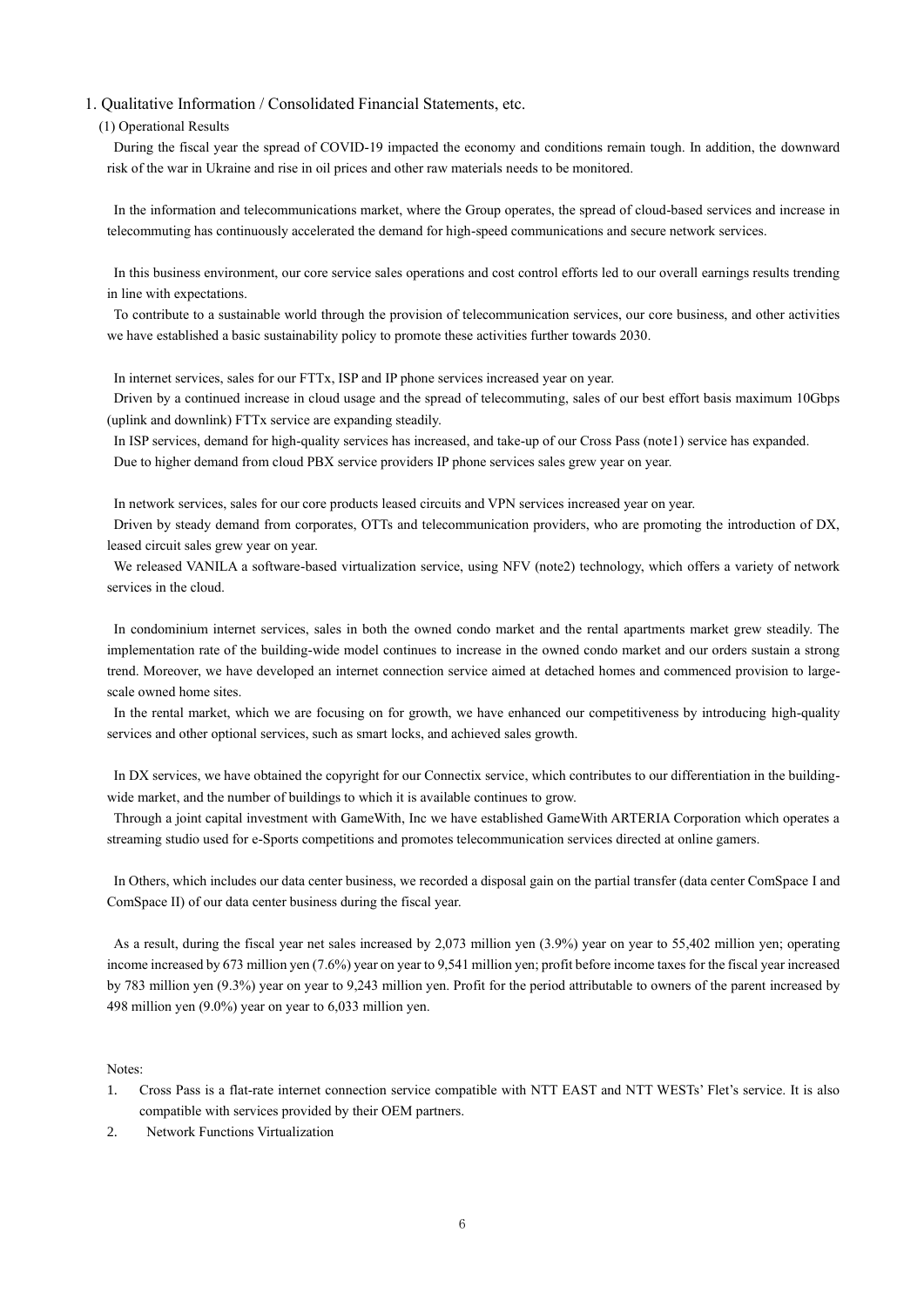(2) Financial Position

|                                                                  | March 31, 2021 | March 31, 2022 | Change  |
|------------------------------------------------------------------|----------------|----------------|---------|
| Total assets (millions of yen)                                   | 89,804         | 99,081         | 9,276   |
| Total equity (millions of yen)                                   | 25,531         | 27,930         | 2,398   |
| Equity attributable to owners<br>of the parent (millions of yen) | 23,608         | 26,017         | 2,408   |
| Ratio of equity attributable to<br>owners of the parent $(\% )$  | 26.3           | 26.3           | 0.0     |
| Balance of borrowings<br>(millions of yen)                       | 38,317         | 36,163         | (2,153) |
| Debt equity ratio                                                | 1.9            | 1.8            | (0.1)   |
| Leverage ratio                                                   | 1.9            | 2.1            | 0.2     |

During the fiscal year, total assets increased by 9,276 million yen from the end of the previous fiscal year to 99,081 million yen. Equity attributable to owners of the parent increased by 2,408 million yen year on year, to 26,017 million yen. As a result, the ratio of equity attributable to owners of the parent amounted to 26.3%. The balance of borrowings decreased by 2,153 million yen year on year, to 36,163 million yen, as a result of a scheduled repayment.

#### (3) Overview of Cash Flows

During the fiscal year, there were no COVID-19 related matters that had a significant impact on our business and the group maintained a stable cash flow. Against this backdrop, the balance of cash and cash equivalents decreased by 3,175 million yen year on year, to 7,781 million yen.

#### (Cash flows from operating activities)

An increase in income taxes paid resulted in a decrease of 1,002 million yen year on year in cash generated by operating activities, to 13,312 million yen.

#### (Cash flows from investing activities)

As a result of selling fixed assets and investment securities, cash used for investing activities decreased by 874 million yen year on year, to 6,809 million yen, while there was an increase in acquisitions of fixed assets.

Consequently, free cash flow (\*) in the fiscal year decreased by 128 million yen year on year to 6,503 million yen cash generated.

#### (Cash flows from financing activities)

Cash used for financing activities increased by 1,981 million yen year on year, to 9,680 million yen, due to payment of interim dividends.

\* Free cash flow: cash flows from operating activities + cash flows from investing activities.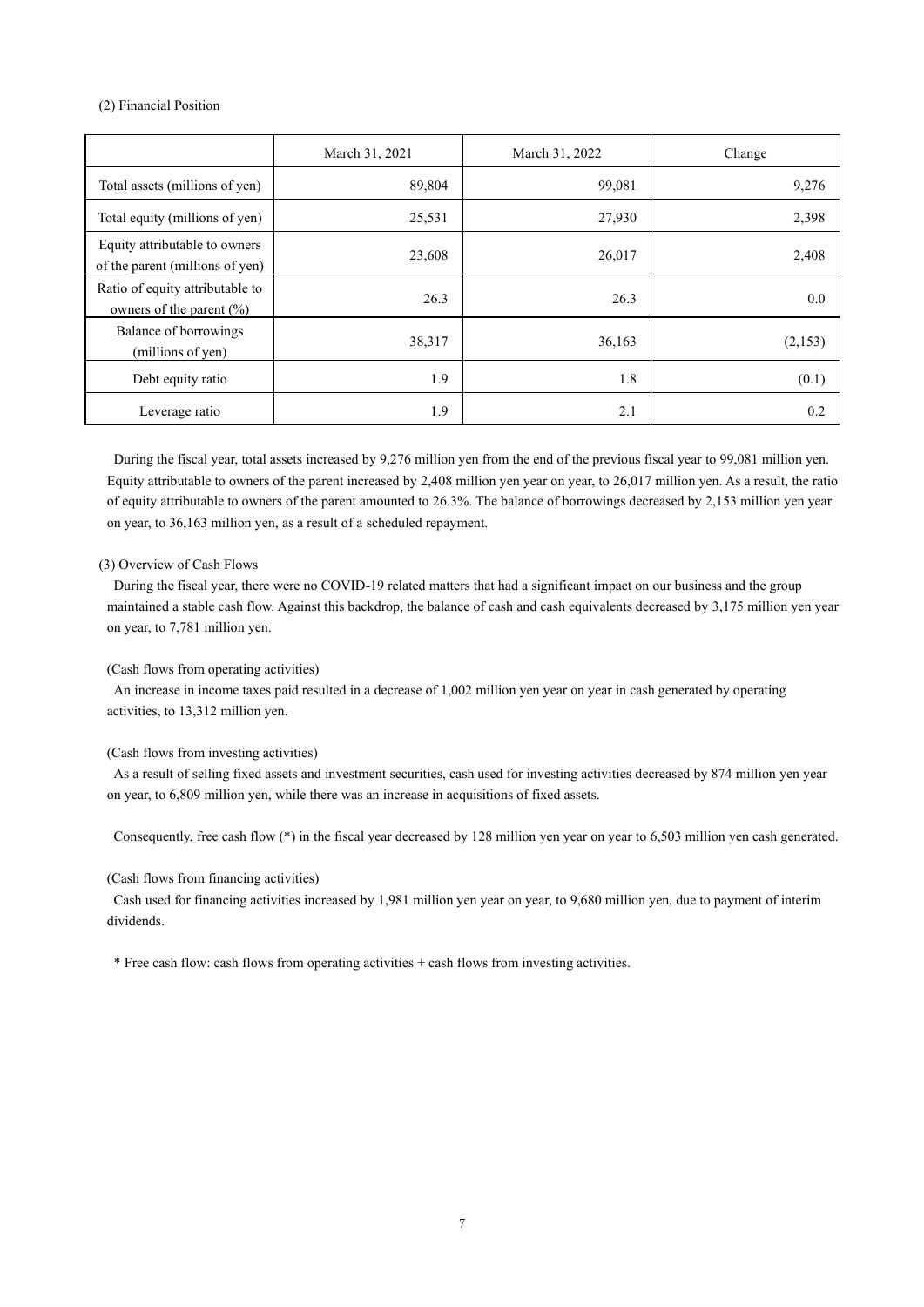#### (4) Basic Policy Regarding Distribution of Profits and Dividends

Our basic policy for dividend distributions is to provide stable dividends while using internal reserves to increase our corporate value and strengthening our competitiveness. We will allocate internal reserves for proactive investments, etc. to carry out measures for strengthening our management foundation.

Regarding dividends for the interval of our mid-term plan, the fiscal year ended March 31, 2022, to the fiscal year ending March 31, 2026, our basic policy will be to target a payout ratio of 50% and to announce the forecasted minimum dividend at the beginning of each fiscal year. The dividends of surplus are to be paid out twice a year as an interim dividend and a year-end dividend.

The Company's Articles of Incorporation provide that dividends of surplus (including interim dividends) may be conducted by a resolution of the Board of Directors in accordance with Article 459 paragraph 1 of the Companies Act.

#### (5) Forecasts

Driven by changing lifestyles because of the spread of COVID-19, the pace at which data traffic is increasing has accelerated and the information and telecommunications market is expected to continue to expand during the fiscal year ending March 31, 2023.

Public-private initiatives, such as the Vision for a Digital Garden City Nation and the National Resilience Plan will lead to more streamlining of infrastructure such as optical fiber, 5G networks, data centers and submarine cables. This will drive further growth in the information and telecommunications market, where the Group operates. On the other hand, the future global situation, including a continued global shortage of semiconductors and the invasion of Ukraine by Russia, is unclear and will need to be monitored continuously.

Enhanced efforts with our sales partners in internet services will increase sales pitch opportunities, offering new leased circuit services in network services will allow us to capture growth in demand from corporates and in the condo business we will expand our service lineup.

As a result of the abovementioned sales is forecasted at 58,000 million yen (4.7%), operating income is forecasted at 9,650 million yen (1.1%), and profit attributable to owners of the parent at 6,050 million yen (0.3%)

(6) Significant Matters about Going Concern Assumption None

#### 2. Basic Concept Regarding Selection of Accounting Standard

To enhance the international comparability and convenience of its financial reporting in capital markets the Company has adopted International Financial Reporting Standards (IFRS) from the fiscal year ended March 31, 2017.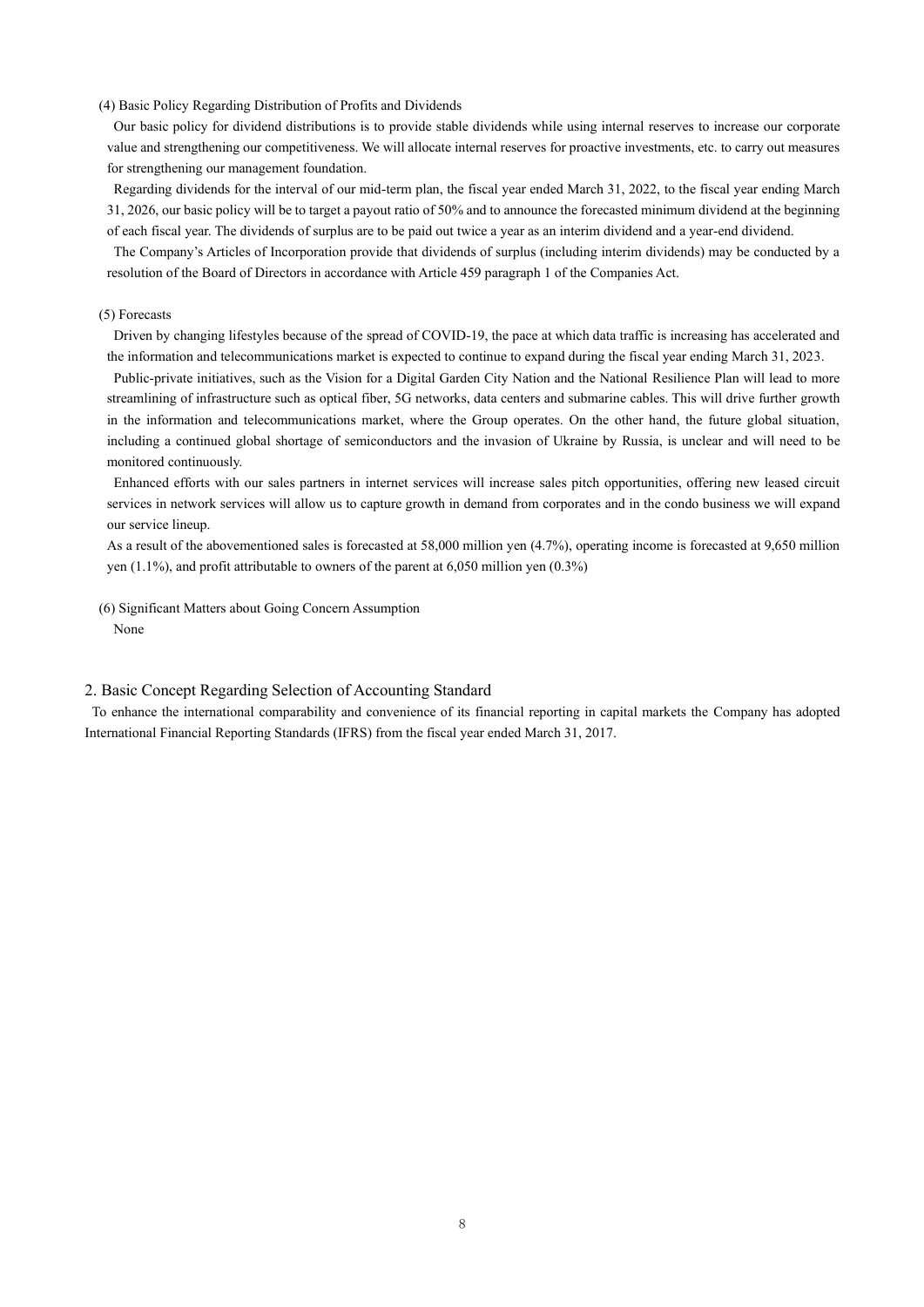## 3. Consolidated Financial Statements

(1) Consolidated Statement of Financial Position

|                               | Previous fiscal year<br>(March 31, 2021) | Current fiscal year<br>(March 31, 2022) |  |
|-------------------------------|------------------------------------------|-----------------------------------------|--|
|                               | Millions of yen                          | Millions of yen                         |  |
| Assets                        |                                          |                                         |  |
| Current assets                |                                          |                                         |  |
| Cash and cash equivalents     | 10,957                                   | 7,781                                   |  |
| Trade and other receivables   | 7,495                                    | 8,258                                   |  |
| Other financial assets        | 309                                      | 5                                       |  |
| Inventories                   | 200                                      | 275                                     |  |
| Other current assets          | 2,204                                    | 2,395                                   |  |
| Total current assets          | 21,167                                   | 18,715                                  |  |
| Non-current assets            |                                          |                                         |  |
| Property, plant and equipment | 35,414                                   | 41,775                                  |  |
| Goodwill                      | 12,646                                   | 12,646                                  |  |
| Intangible assets             | 15,072                                   | 15,052                                  |  |
| Other financial assets        | 3,562                                    | 8,017                                   |  |
| Deferred tax assets           | 1,253                                    | 1,923                                   |  |
| Other non-current assets      | 687                                      | 950                                     |  |
| Total non-current assets      | 68,637                                   | 80,365                                  |  |
| Total assets                  | 89,804                                   | 99,081                                  |  |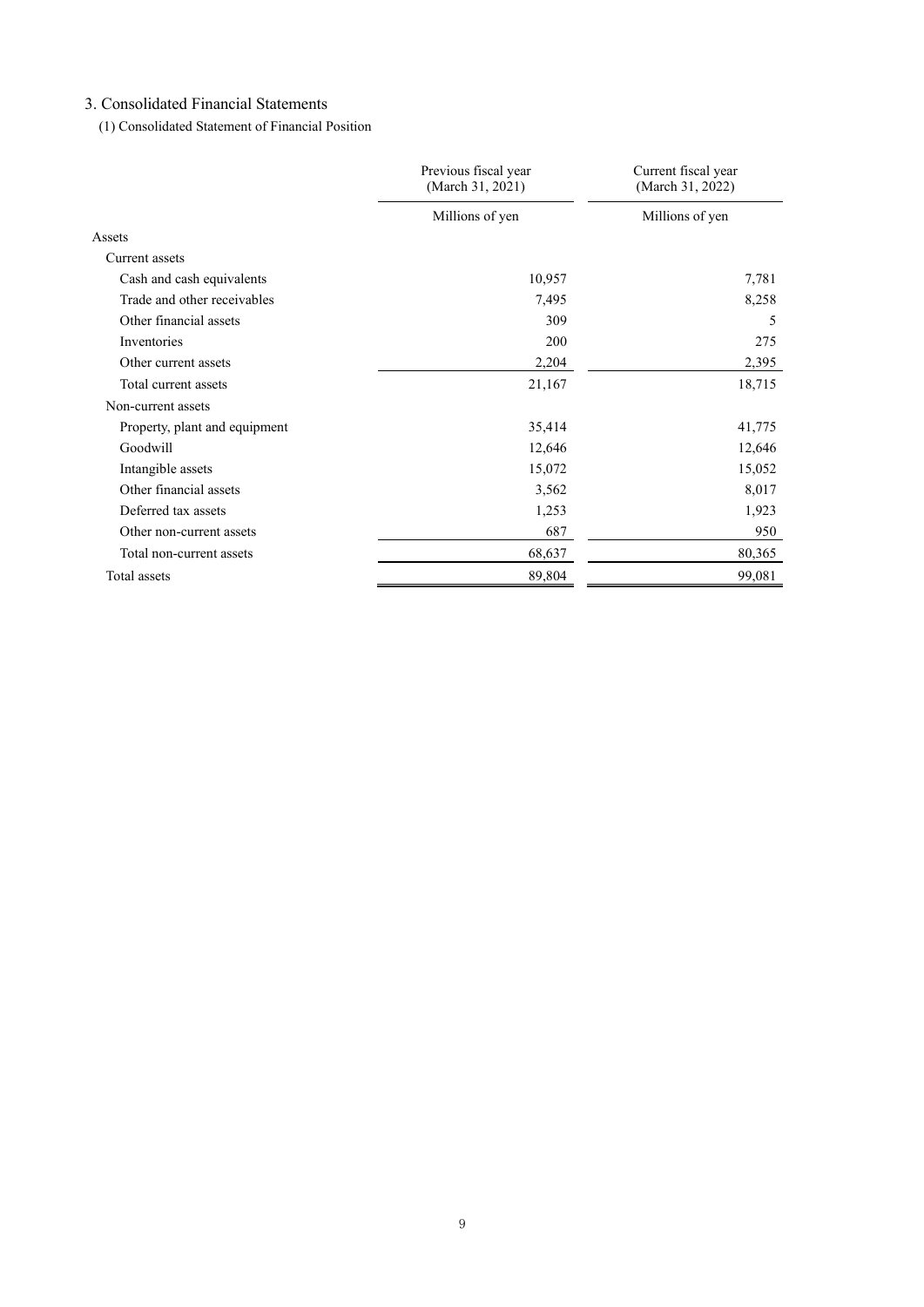|                                                      | Previous fiscal year<br>(March 31, 2021) | Current fiscal year<br>(March 31, 2022) |
|------------------------------------------------------|------------------------------------------|-----------------------------------------|
|                                                      | Millions of yen                          | Millions of yen                         |
| Liabilities and Equity                               |                                          |                                         |
| Liabilities                                          |                                          |                                         |
| Current liabilities                                  |                                          |                                         |
| Borrowings                                           | 2,240                                    | 36,163                                  |
| Trade and other payables                             | 6,031                                    | 7,655                                   |
| Lease liabilities                                    | 2,027                                    | 2,630                                   |
| Income and other taxes payable                       | 2,181                                    | 2,519                                   |
| Provisions                                           | 182                                      | 182                                     |
| Other current liabilities                            | 4,589                                    | 4,611                                   |
| Total current liabilities                            | 17,253                                   | 53,762                                  |
| Non-current liabilities                              |                                          |                                         |
| Borrowings                                           | 36,076                                   |                                         |
| Long-term lease liabilities                          | 4,741                                    | 8,508                                   |
| Retirement benefit liabilities                       | 867                                      | 906                                     |
| Provisions                                           | 2,041                                    | 3,704                                   |
| Deferred tax liabilities                             | 2,469                                    | 2,320                                   |
| Other non-current liabilities                        | 823                                      | 1,948                                   |
| Total non-current liabilities                        | 47,019                                   | 17,388                                  |
| <b>Total liabilities</b>                             | 64,273                                   | 71,151                                  |
| Equity                                               |                                          |                                         |
| Common stock                                         | 5,150                                    | 5,150                                   |
| Capital surplus                                      | 4,663                                    | 4,703                                   |
| Retained earnings                                    | 13,765                                   | 16,485                                  |
| Treasury stock                                       | (79)                                     | (322)                                   |
| Other components of equity                           | 109                                      | (0)                                     |
| Total equity attributable to owners of the<br>parent | 23,608                                   | 26,017                                  |
| Non-controlling interests                            | 1,922                                    | 1,913                                   |
| Total equity                                         | 25,531                                   | 27,930                                  |
| Total liabilities and equity                         | 89,804                                   | 99,081                                  |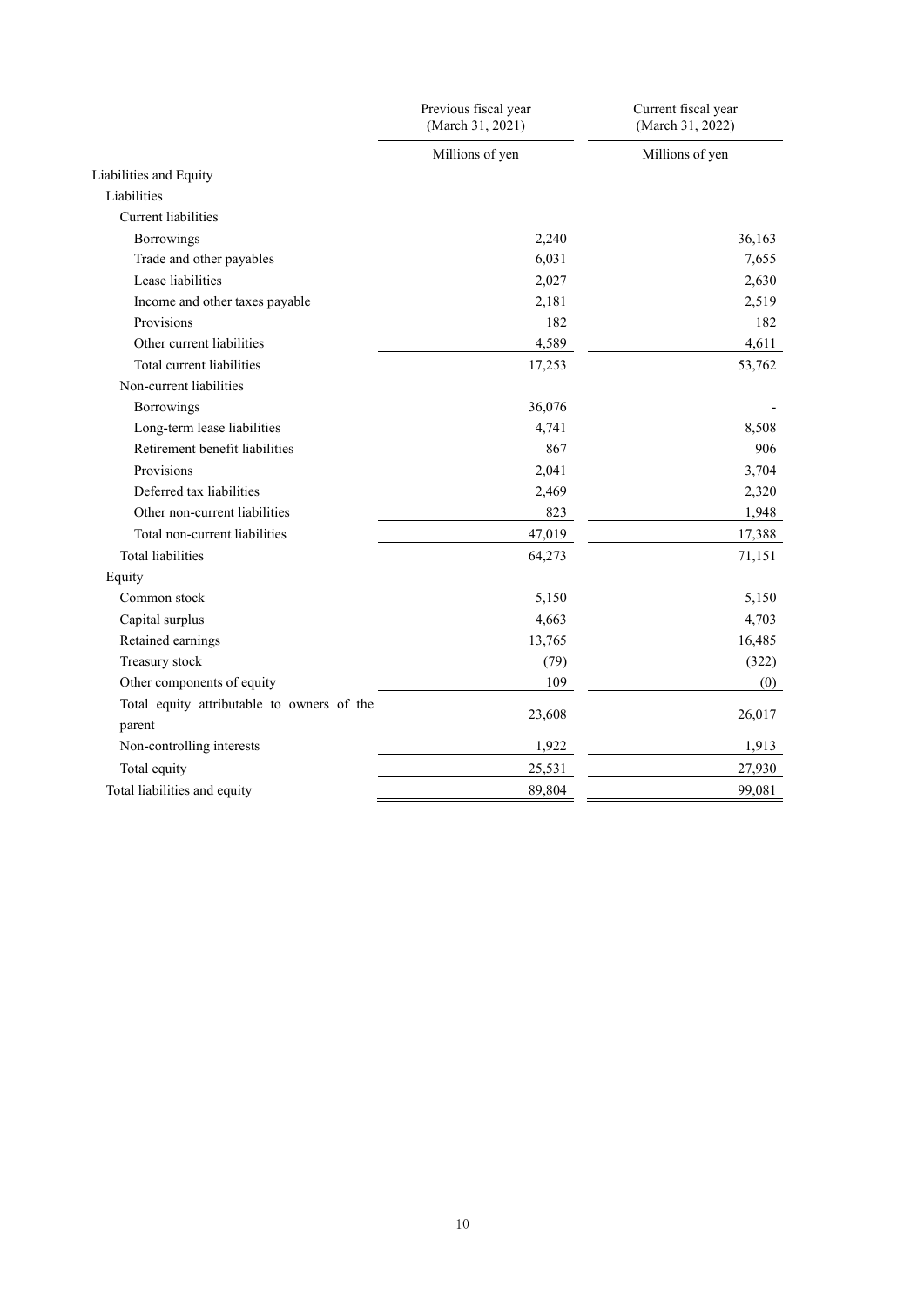(2) Consolidated Statement of Income and Consolidated Statement of Comprehensive Income

(Statement of Income)

|                                              | Previous fiscal year<br>(From April 1, 2020<br>to March 31, 2021) | Current fiscal year<br>(From April 1, 2021<br>to March 31, 2022) |
|----------------------------------------------|-------------------------------------------------------------------|------------------------------------------------------------------|
|                                              | Millions of yen                                                   | Millions of yen                                                  |
| Net sales                                    | 53,328                                                            | 55,402                                                           |
| Cost of sales                                | 36,828                                                            | 38,543                                                           |
| Gross profit                                 | 16,500                                                            | 16,859                                                           |
| Selling, general and administrative expenses | 8,113                                                             | 9,315                                                            |
| Other income                                 | 702                                                               | 2,270                                                            |
| Other expenses                               | 221                                                               | 273                                                              |
| Operating profit                             | 8,867                                                             | 9,541                                                            |
| Finance income                               | 71                                                                | 189                                                              |
| Finance costs                                | 479                                                               | 486                                                              |
| Profit for the period before income taxes    | 8,460                                                             | 9,243                                                            |
| Income taxes                                 | 2,562                                                             | 2,835                                                            |
| Profit for the period                        | 5,897                                                             | 6,408                                                            |
| Profit for the period attributable to:       |                                                                   |                                                                  |
| Owners of the parent                         | 5,535                                                             | 6,033                                                            |
| Non-controlling interests                    | 361                                                               | 374                                                              |
| Profit for the period                        | 5,897                                                             | 6,408                                                            |
| Earnings per share                           |                                                                   |                                                                  |
| Basic earnings per share (yen)               | 110.74                                                            | 120.89                                                           |
| Diluted earnings per share (yen)             |                                                                   |                                                                  |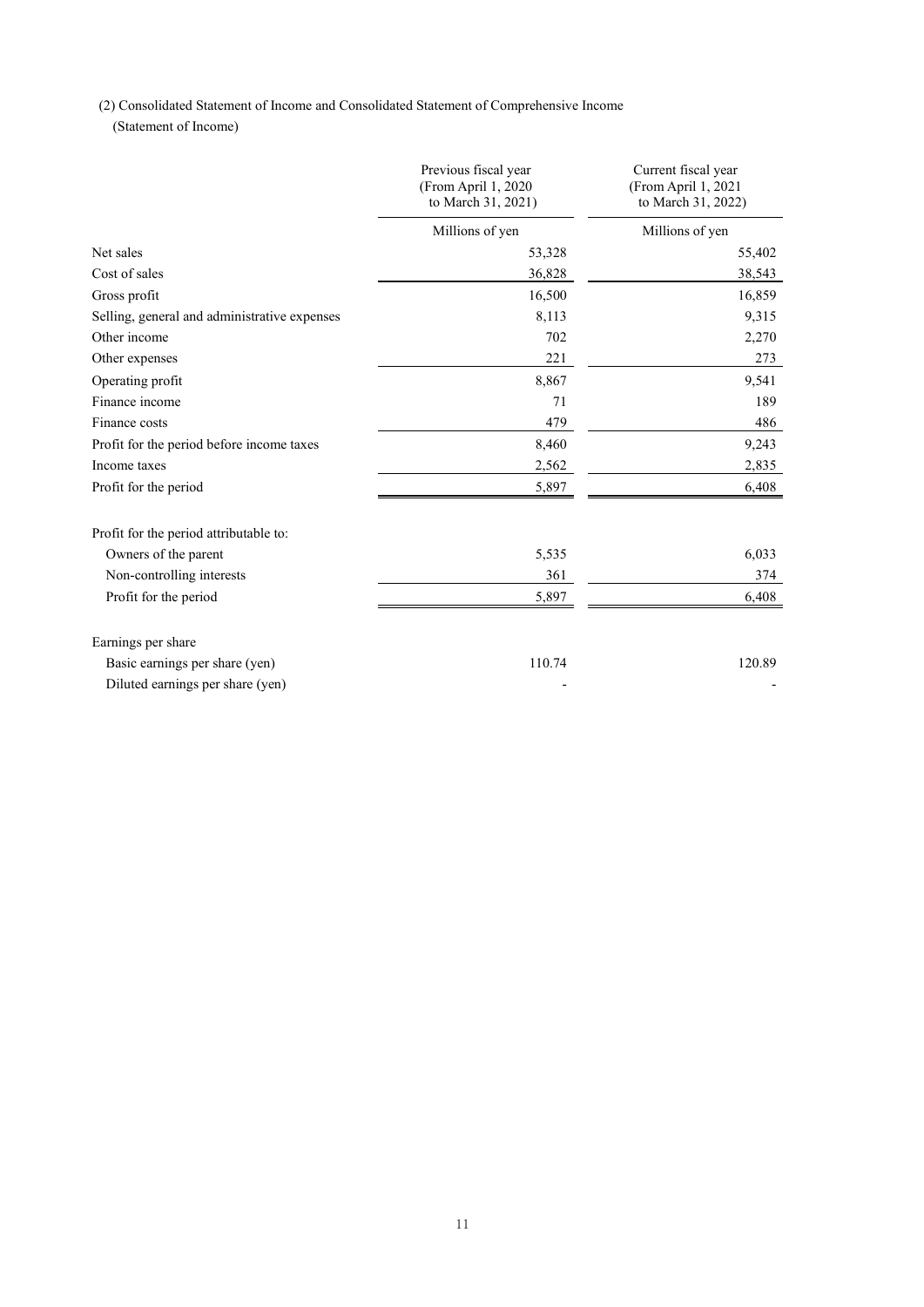(Consolidated Statement of Comprehensive Income)

|                                                                               | Previous fiscal year<br>(From April 1, 2020<br>to March 31, 2021) | Current fiscal year<br>(From April 1, 2021<br>to March 31, 2022) |
|-------------------------------------------------------------------------------|-------------------------------------------------------------------|------------------------------------------------------------------|
|                                                                               | Millions of yen                                                   | Millions of yen                                                  |
| Profit for the period                                                         | 5,897                                                             | 6,408                                                            |
| Other comprehensive income                                                    |                                                                   |                                                                  |
| Items that will not be reclassified to profit or loss                         |                                                                   |                                                                  |
| Financial assets measured at fair value through<br>other comprehensive income | 63                                                                | 758                                                              |
| Remeasurements of defined benefit plan                                        | 4                                                                 | 32                                                               |
| Total items that will not be reclassified to profit<br>or loss                | 67                                                                | 791                                                              |
| Total other comprehensive income, net of tax                                  | 67                                                                | 791                                                              |
| Comprehensive income for the period                                           | 5,965                                                             | 7,199                                                            |
| Comprehensive income for the period attributable<br>to:                       |                                                                   |                                                                  |
| Owners of parent                                                              | 5,603                                                             | 6,825                                                            |
| Non-controlling interests                                                     | 361                                                               | 374                                                              |
| Comprehensive income for the period                                           | 5,965                                                             | 7,199                                                            |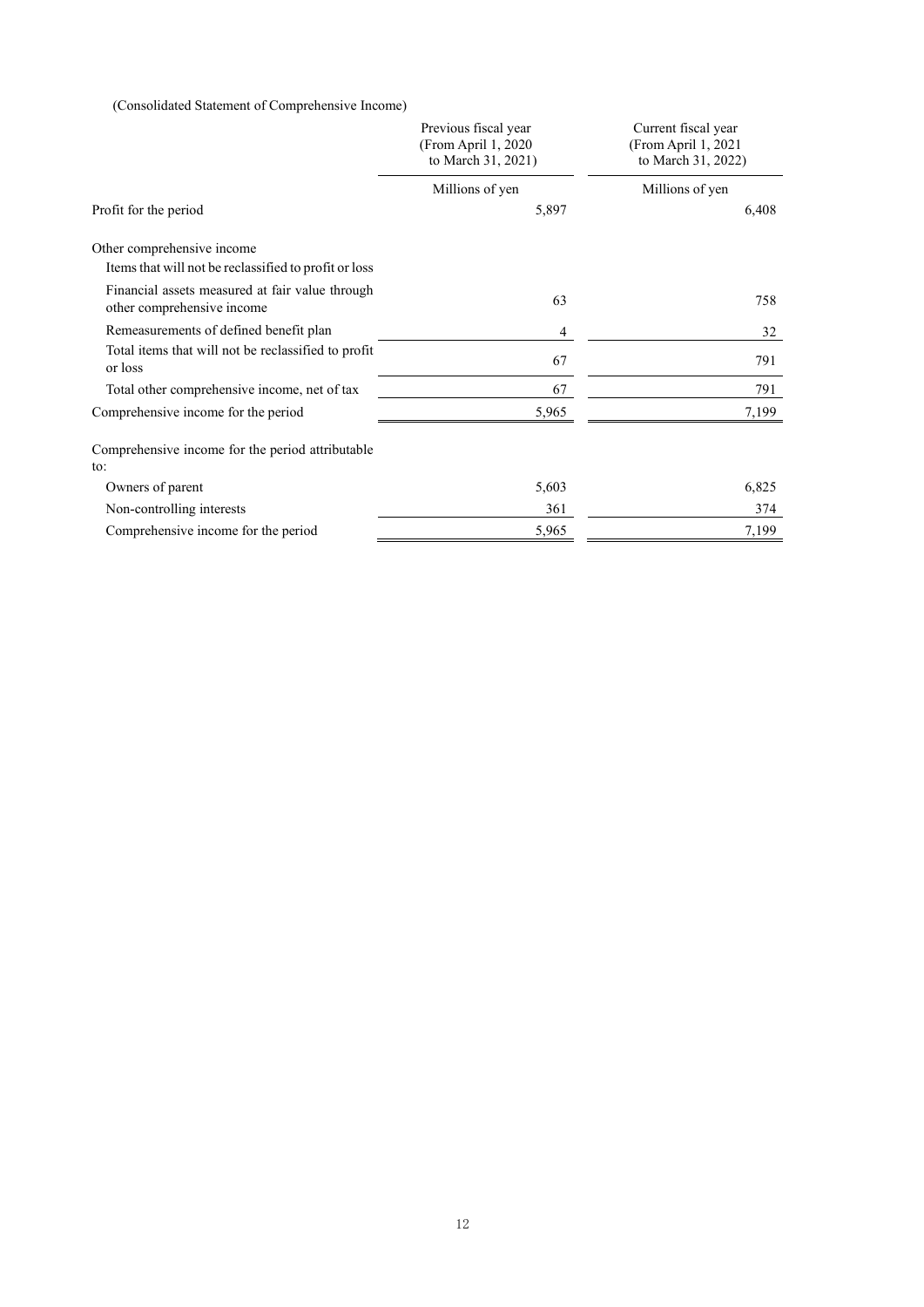#### Equity attributable to owners of the parent

|                                                                | Common stock    |                 |                      |                 | Other components of equity                                                                      |                                              |
|----------------------------------------------------------------|-----------------|-----------------|----------------------|-----------------|-------------------------------------------------------------------------------------------------|----------------------------------------------|
|                                                                |                 | Capital surplus | Retained<br>earnings | Treasury stock  | Financial<br>assets<br>measured at fair<br>value<br>through<br>other<br>comprehensive<br>income | Remeasurements<br>of defined benefit<br>plan |
|                                                                | Millions of yen | Millions of yen | Millions of yen      | Millions of yen | Millions of yen                                                                                 | Millions of yen                              |
| As of April 1, 2020                                            | 5,150           | 4,640           | 10,873               | (0)             | 46                                                                                              |                                              |
| Profit for the year                                            |                 |                 | 5,535                |                 |                                                                                                 |                                              |
| Other comprehensive income                                     |                 |                 |                      |                 | 63                                                                                              |                                              |
| Comprehensive income for the year                              |                 |                 | 5,535                |                 | 63                                                                                              | 4                                            |
| Transfer to retained earnings                                  |                 |                 | $\overline{4}$       |                 |                                                                                                 | (4)                                          |
| Purchase of Treasury stock                                     |                 |                 |                      | (79)            |                                                                                                 |                                              |
| Cash dividends                                                 |                 |                 | (2,648)              |                 |                                                                                                 |                                              |
| Share-based payment transactions                               |                 | 23              |                      |                 |                                                                                                 |                                              |
| Total transactions with owners                                 |                 | 23              | (2,644)              | (79)            |                                                                                                 | (4)                                          |
| As of March 31, 2021                                           | 5,150           | 4,663           | 13,765               | (79)            | 109                                                                                             |                                              |
| Profit for the year                                            |                 |                 | 6,033                |                 |                                                                                                 |                                              |
| Other comprehensive income                                     |                 |                 |                      |                 | 758                                                                                             | 32                                           |
| Comprehensive income for the year                              |                 |                 | 6,033                |                 | 758                                                                                             | 32                                           |
| Transfer to retained earnings                                  |                 |                 | 901                  |                 | (868)                                                                                           | (32)                                         |
| Purchase of Treasury stock                                     |                 |                 |                      | (242)           |                                                                                                 |                                              |
| Cash dividends                                                 |                 |                 | (4,214)              |                 |                                                                                                 |                                              |
| Share-based payment transactions                               |                 | 39              |                      |                 |                                                                                                 |                                              |
| Establishment of subsidiary with non-<br>controlling interests |                 |                 |                      |                 |                                                                                                 |                                              |
| Total transactions with owners                                 |                 | 39              | (3,313)              | (242)           | (868)                                                                                           | (32)                                         |
| As of March 31, 2022                                           | 5,150           | 4,703           | 16,485               | (322)           | (0)                                                                                             |                                              |

|                                       | Equity attributable to owners of the |                 |                 |                 |  |
|---------------------------------------|--------------------------------------|-----------------|-----------------|-----------------|--|
|                                       | parent                               |                 | Non-controlling |                 |  |
|                                       | Other components<br>of equity        | Total           | interests       | Total           |  |
|                                       | Total                                |                 |                 |                 |  |
|                                       | Millions of yen                      | Millions of yen | Millions of yen | Millions of yen |  |
| As of April 1, 2020                   | 46                                   | 20,709          | 1,997           | 22,706          |  |
| Profit for the year                   |                                      | 5,535           | 361             | 5,897           |  |
| Other comprehensive income            | 67                                   | 67              |                 | 67              |  |
| Comprehensive income for the year     | 67                                   | 5,603           | 361             | 5,965           |  |
| Transfer to retained earnings         | (4)                                  |                 |                 |                 |  |
| Purchase of Treasury stock            |                                      | (79)            |                 | (79)            |  |
| Cash dividends                        |                                      | (2,648)         | (436)           | (3,084)         |  |
| Share-based payment transactions      |                                      | 23              |                 | 23              |  |
| Total transactions with owners        | (4)                                  | (2,704)         | (436)           | (3,140)         |  |
| As of March 31, 2021                  | 109                                  | 23,608          | 1,922           | 25,531          |  |
| Profit for the year                   |                                      | 6,033           | 374             | 6,408           |  |
| Other comprehensive income            | 791                                  | 791             |                 | 791             |  |
| Comprehensive income for the year     | 791                                  | 6,825           | 374             | 7,199           |  |
| Transfer to retained earnings         | (901)                                |                 |                 |                 |  |
| Purchase of Treasury stock            |                                      | (242)           |                 | (242)           |  |
| Cash dividends                        |                                      | (4,214)         | (423)           | (4,638)         |  |
| Share-based payment transactions      |                                      | 39              |                 | 39              |  |
| Establishment of subsidiary with non- |                                      |                 | 39              | 39              |  |
| controlling interests                 |                                      |                 |                 |                 |  |
| Total transactions with owners        | (901)                                | (4, 416)        | (384)           | (4,801)         |  |
| As of March 31, 2022                  | (0)                                  | 26,017          | 1,913           | 27,930          |  |

### 13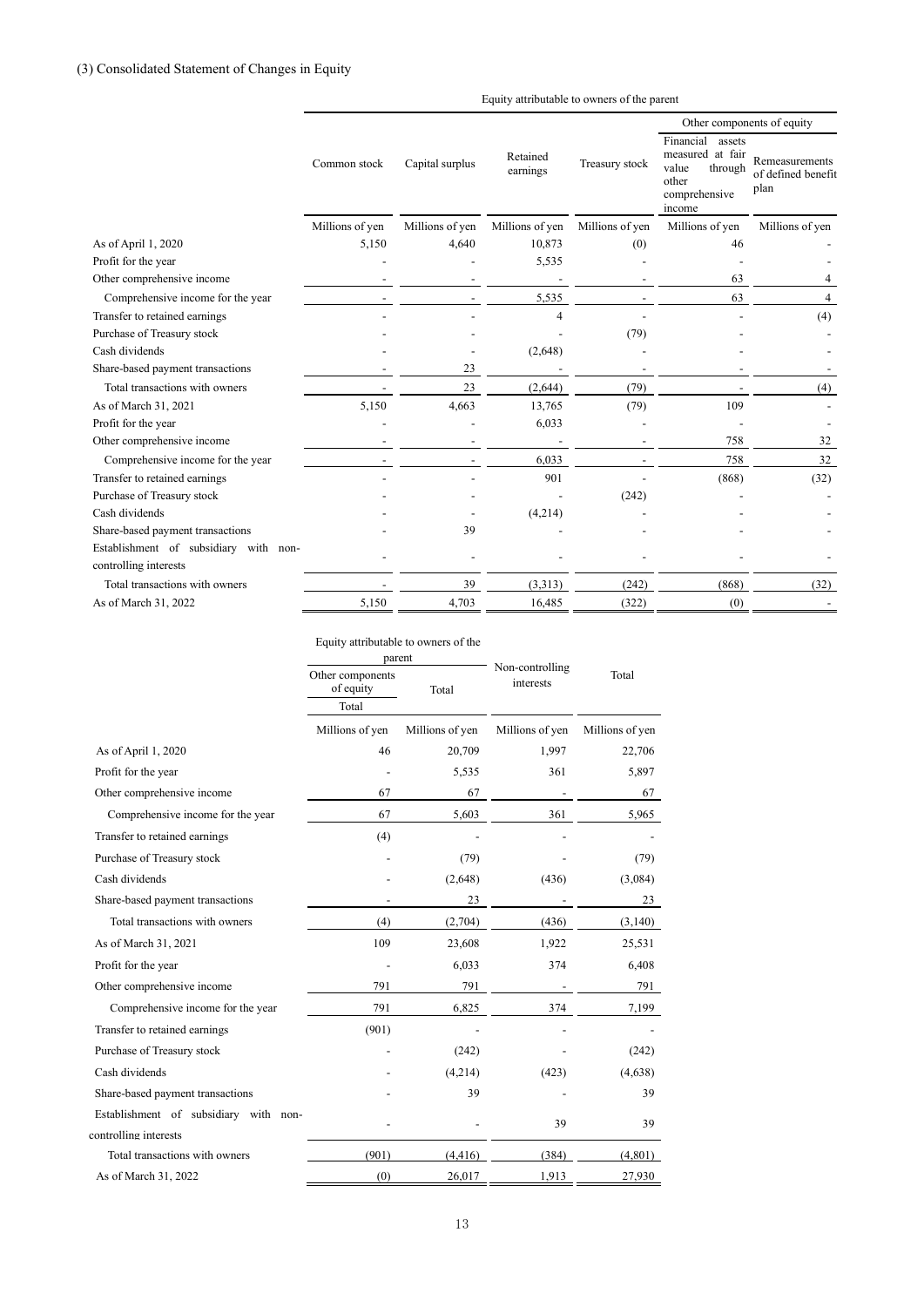|                                                              | Previous fiscal year<br>(From April 1, 2020<br>To March 31, 2021) | Current fiscal year<br>(From April 1, 2021<br>To March 31, 2022) |
|--------------------------------------------------------------|-------------------------------------------------------------------|------------------------------------------------------------------|
|                                                              | Millions of yen                                                   | Millions of yen                                                  |
| Cash flows from operating activities                         |                                                                   |                                                                  |
| Profit for the period before income taxes                    | 8,460                                                             | 9,243                                                            |
| Depreciation and amortization                                | 8,857                                                             | 8,707                                                            |
| Finance income                                               | (71)                                                              | (189)                                                            |
| Finance costs                                                | 479                                                               | 486                                                              |
| Loss on disposal of property, plant and equipment            | 172                                                               | 178                                                              |
| (Increase) decrease in trade and other receivables           | (881)                                                             | (379)                                                            |
| (Increase) decrease in inventories                           | (133)                                                             | (166)                                                            |
| Increase (decrease) in trade and other payables              | 761                                                               | 362                                                              |
| Gain on sale of fixed assets and transfer of customer        |                                                                   |                                                                  |
| contract                                                     |                                                                   | (2,094)                                                          |
| Other                                                        | (604)                                                             | 1,150                                                            |
| Subtotal                                                     | 17,039                                                            | 17,299                                                           |
| Interest received                                            | $\theta$                                                          | 94                                                               |
| Dividend income received                                     | 49                                                                | 68                                                               |
| Interest paid                                                | (344)                                                             | (376)                                                            |
| Income taxes paid                                            | (2, 431)                                                          | (3,774)                                                          |
| Net cash provided by (used in) operating activities          | 14,314                                                            | 13,312                                                           |
| Cash flows from investing activities                         |                                                                   |                                                                  |
| Purchases of property, plant and equipment                   | (7,080)                                                           | (8,910)                                                          |
| Proceeds from sale of property, plant and equipment          | 637                                                               | 2,191                                                            |
| Disposals of property, plant and equipment                   | (230)                                                             | (349)                                                            |
| Purchases of intangible assets                               | (976)                                                             | (1, 121)                                                         |
| Proceeds from sale of investment securities                  |                                                                   | 1,500                                                            |
| Other                                                        | (33)                                                              | (118)                                                            |
| Net cash (used in) provided by investing activities          | (7,683)                                                           | (6,809)                                                          |
| Cash flows from financing activities                         |                                                                   |                                                                  |
| Repayments of long-term borrowings                           | (1,938)                                                           | (2,240)                                                          |
| Repayments of lease liabilities                              | (2,578)                                                           | (2, 582)                                                         |
| Dividends paid                                               | (2,648)                                                           | (4,213)                                                          |
| Dividends paid to non-controlling interests                  | (436)                                                             | (423)                                                            |
| Proceeds from share issuance to non-controlling<br>interests |                                                                   | 39                                                               |
| Purchase of Treasury stock                                   | (79)                                                              | (242)                                                            |
| Other                                                        | (17)                                                              | (17)                                                             |
| Net cash (used in) provided by financing activities          | (7,698)                                                           | (9,680)                                                          |
| Net effect of currency translation on cash and cash          |                                                                   |                                                                  |
| equivalents                                                  | 28                                                                | 1                                                                |
| Net increase (decrease) in cash and cash equivalents         | (1,039)                                                           | (3,175)                                                          |
| Cash and cash equivalents at the beginning of the period     | 11,996                                                            | 10,957                                                           |
| Cash and cash equivalents at the end of the period           | 10,957                                                            | 7,781                                                            |
|                                                              |                                                                   |                                                                  |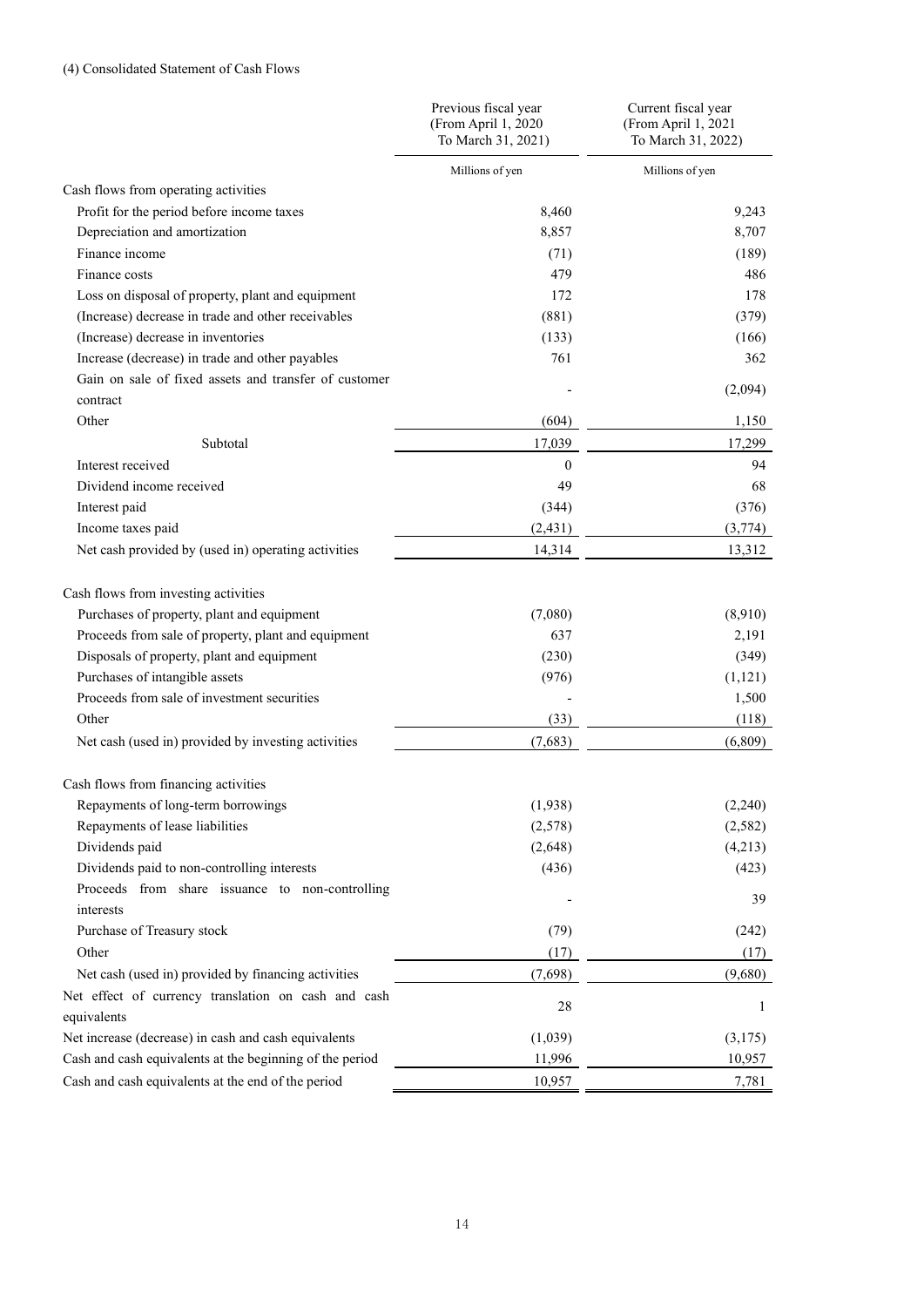#### (5) Notes to Consolidated Financial Statements

(Going Concern Assumption) Not applicable.

#### (Changes in accounting policies)

Accounting policies applied to the consolidated financial statements of the current fiscal year are the same as the accounting policies applied to the consolidated financial statements of the previous fiscal year.

#### (Accounting Estimates and Judgements involving Estimates)

In preparing the consolidated financial statements in accordance with IFRS, management is required to make judgments, estimates and assumptions that may affect the application of accounting policies and the reported amounts of assets, liabilities, income and expenses. However, actual results may differ from those estimates and assumptions.

The estimates and underlying assumptions are reviewed on an ongoing basis. The effect of any changes in accounting estimates is recognized in the period in which the estimates are changed.

Judgments, estimates and assumptions, which may have a material impact on the amounts recognized in the consolidated financial statements of the current fiscal year are the same as those for the consolidated financial statements of the previous fiscal year.

#### (Segment Information)

(i) Overview of reportable segments

The Group is mainly engaged in the provision of internet services (optical internet connection services, etc.), network services (leased circuit services, VPN connection services, etc.), condominium internet services (building-wide condominium internet service, etc.), and DX services (telephone and other services for condominiums, etc.) in a single operating segment of telecommunications business based on the Telecommunications Business Act. The outline of each line of service is as follows:

- Optical internet connection services: This service includes high-speed data transmission by using optical fibers for access lines. The Group provides proprietary, high-quality service.
- Leased circuit services: This is a service which connects two specific locations and is characterized by high reliability, quality and security. The Group has a competitive advantage in terms of its ability to provide high-performance connections within Tokyo and between Tokyo, Nagoya, Osaka, and Fukuoka.
- VPN connection services: This is a private network service that configures a virtual communication tunnel among users connected to the internet. The Group offers a comprehensive, one-stop service from design to maintenance using various access lines.
- Building-wide condominium internet service: As an internet connection service for individual users, the Group provides this connection service for which all the condominium residents sign a contract with a service provider.
- Telephone and other services for condominiums: These services include telephone service for condominium residents and condominium-related operation support services.
- (ii) Net sales and other operating results by segment

The Group is engaged in a single business segment providing telecommunications services.

(iii) Information on products and services

Net sales to external customers by product and service are as follows:

|                               | Previous fiscal year<br>(From April 1, 2020 to<br>March 31, 2021) | Current fiscal year<br>(From April 1, 2021 to<br>March 31, 2022) |  |
|-------------------------------|-------------------------------------------------------------------|------------------------------------------------------------------|--|
|                               | Millions of yen                                                   | Millions of yen                                                  |  |
| Internet services             | 18,499                                                            | 19,368                                                           |  |
| Network services              | 12,449                                                            | 13,309                                                           |  |
| Condominium internet services | 10,840                                                            | 11,198                                                           |  |
| DX services                   | 723                                                               | 747                                                              |  |
| Others                        | 10,815                                                            | 10,778                                                           |  |
| Total                         | 53,328                                                            | 55,402                                                           |  |